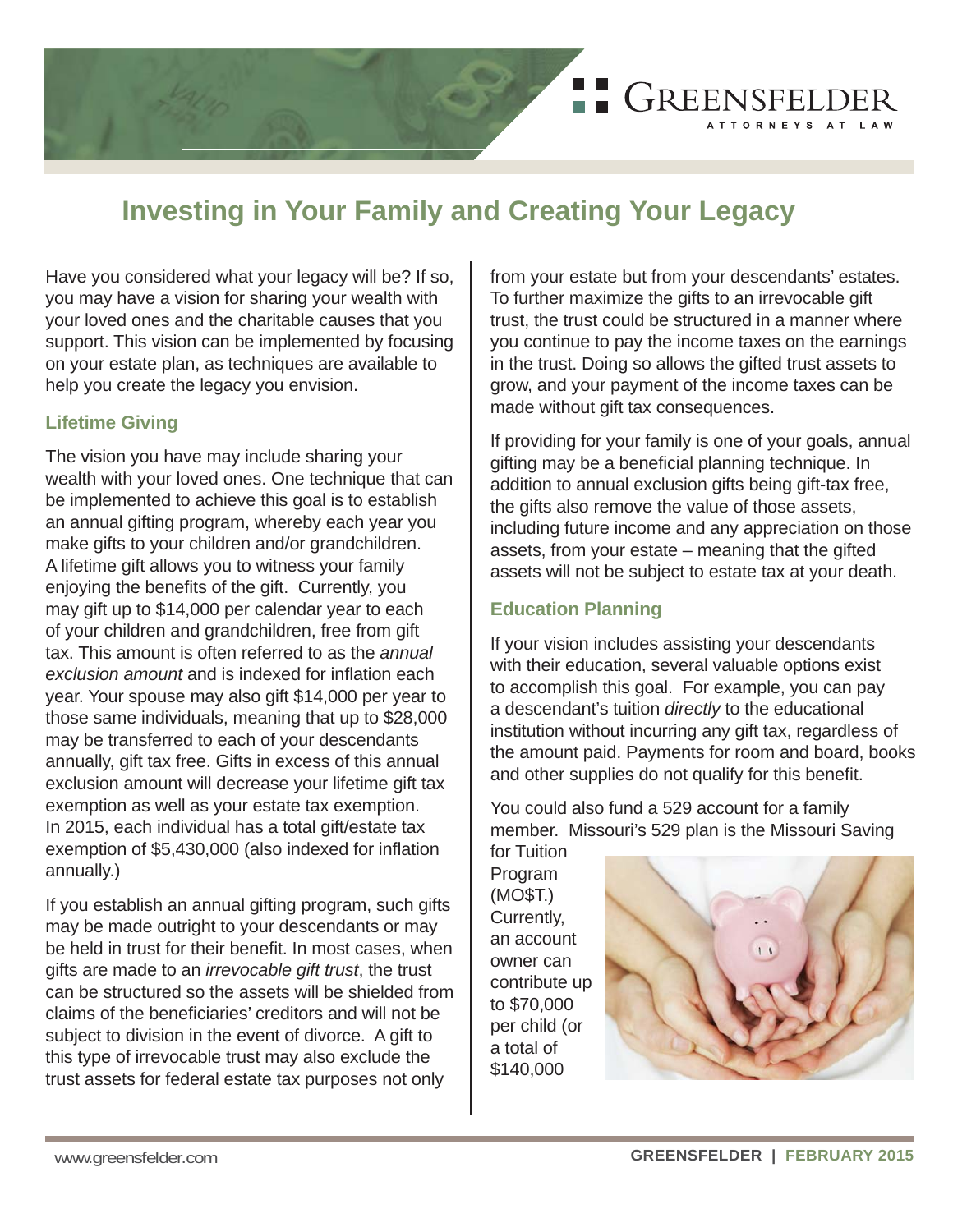between you and your spouse) to a MO\$T or similar 529 account, using the annual exclusion gifts for the child for the next five years, with no adverse gift or estate tax consequences. One significant benefit is that all of the funds contributed to the 529 account grow tax-free and will be distributed to the beneficiary tax-free, as long as the funds are used for qualified higher education expenses. Another advantage of a 529 plan is that the funds may be used, in addition to tuition, for room, board and supplies. If you are a Missouri resident, you may also receive a tax deduction for state income tax purposes for contributions to MO\$T accounts of up to \$8,000 (or \$16,000 jointly.)

#### **Residence Trust**

An often overlooked planning opportunity involves the use of a personal or vacation residence. This technique involves you making a gift of your house or your vacation home to your descendants through <sup>a</sup>*qualifi ed personal residence trust* ("QPRT.") The value of the gift of the house for gift tax purposes, however, would be discounted from the current value of the house.

Under such a trust, you would retain the right to live in the home for a specified period of time (e.g., 10) or 15 years.) At the end of this term, ownership of your home would pass to the beneficiary named in the trust. This could be your children (or trusts



created for their benefit.) When you establish the trust, you will be considered to have made a gift of the remainder interest. The value

of the gift is determined by subtracting the value of your right to live in or use the property for the trust

term (computed using IRS tables) from the value of the property. If you die before the end of the term, the entire value of the residence will be included in your estate; accordingly, this approach only works if you live longer than the selected term of years. However, a QPRT allows you to transfer an asset which does not produce income out of your estate at a significant discount.

You can continue to live in the house during the remainder of your life even after the expiration of the trust term. If you desire to remain in the home after the trust term ends, you would lease the home from your family (or the trust held for their benefit.) This payment of rent is another method for transferring funds to your family and reducing your estate.

Traditionally, a QPRT is considered to be more successful, from a tax planning perspective, when created in a high interest rate environment. The QPRT, however, may be attractive if you believe your home or vacation home will appreciate significantly and/or you wish to transfer the home to your family during your life.

# **Charitable Giving**

Individuals frequently desire to include charities in their estate plan. If charitable giving is part of the vision of your legacy, numerous options are available to accomplish this goal, many of which also achieve income tax savings for you. The charitable giving options available range from simple to complex. The types of assets that can be gifted are vast. For example, along with monetary or investment funds, a charity may accept a gift of a life insurance policy, retirement account or real estate. The following discusses some commonly implemented techniques.

#### *Gifts of Cash or Stock*

Many people carry out their charitable intent by making outright gifts of cash to their favorite charities. If such a gift is made during your lifetime, you can deduct up to 50% of your "contribution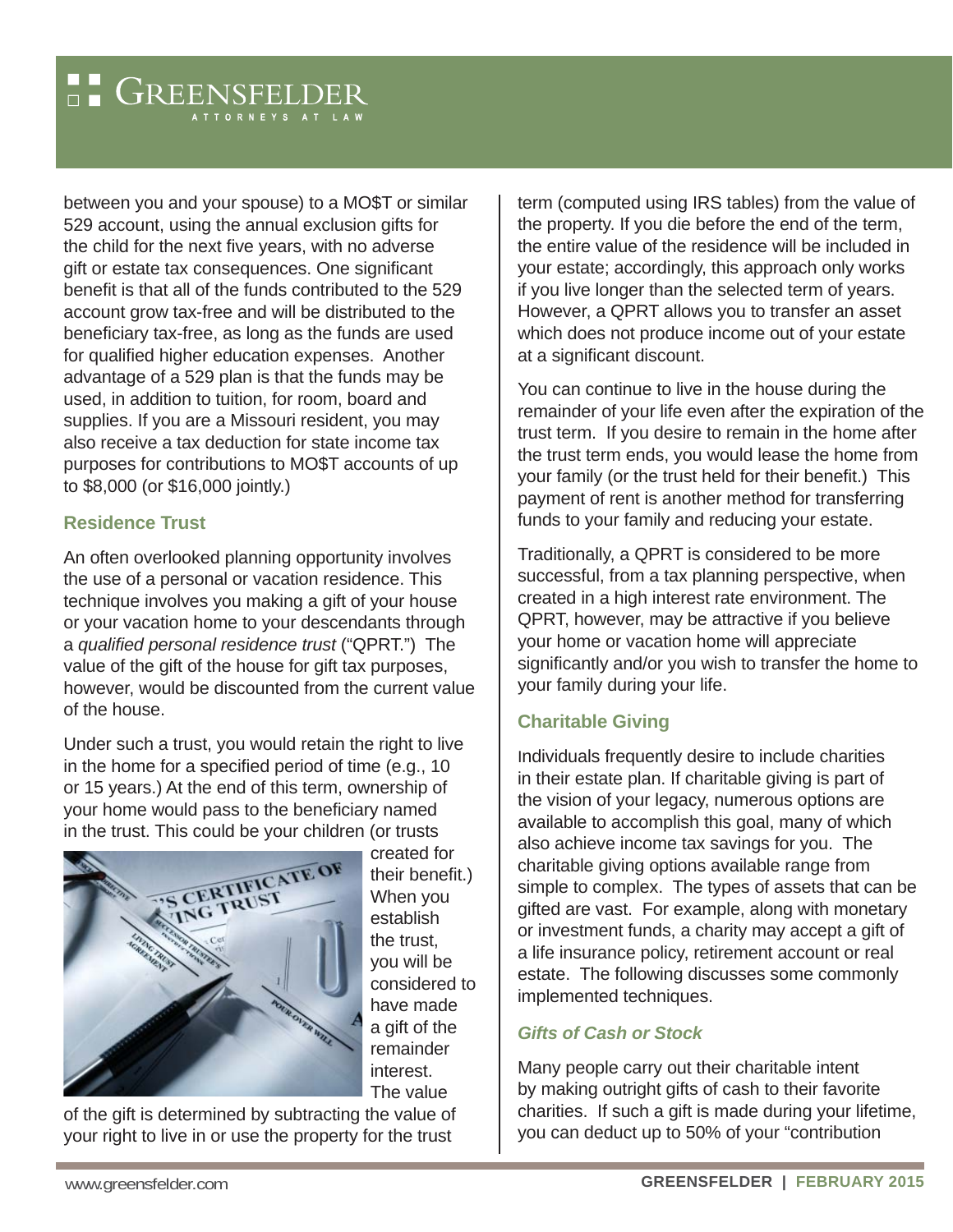base" (generally, your adjusted gross income with minor modifications.) This results in a reduction of your income taxes. Any excess typically can be carried forward and deducted within the next five tax years.

The tax savings generated from gifts of appreciated assets, such as stock, could be even greater than those of cash gifts. If you give away stock that has appreciated in value to a charity, your income tax deduction is based on the fair market value of the property on the date of the transfer (rather than the value on the date you purchased the stock, which is known as its cost basis.) In addition, by donating the appreciated stock to a charity, you do not have to pay income tax on the gain that would otherwise be taxable upon a sale of the stock.

#### *Gifts Using Retirement Assets*

You may wish to use your retirement plan (e.g., your IRA, 401(k), TSA, Profit Sharing, SEP, etc.) to make a gift to your favorite charity at your death. By leaving the retirement plan to a charity and other assets to family, you not only make a donation, but also leave more to your family. This happens because charities have an advantage over individuals – retirement plans pass to charities income and estate tax free.

Retirement plans can pass to a spouse estate tax free, but they will be subject to income tax when the spouse begins to access them. Plan benefits passing to individuals other than the spouse could be double-taxed. First, the retirement plan could be subject to estate taxes. Second, the beneficiaries must claim amounts withdrawn from the plans as ordinary income for federal and state income tax purposes.

Leaving a retirement plan to your favorite charity is simple. You must simply name the charity as the on-death beneficiary by completing the proper beneficiary designation form provided by the

retirement plan administrator. The retirement plan is included in your estate, but your estate receives a charitable deduction for the retirement plan.



### *Charitable Gift Annuities*

You may wish to make a gift to your favorite charity and receive a guaranteed stream of income in return for that gift. Charitable gift annuities permit you to do so, and have become an increasingly popular technique for charitable giving.

A charitable gift annuity is a simple arrangement that permits you to make a gift to the charity and secure a lifetime income stream for you and/or a loved one. It is very similar to a commercial annuity. Through this giving method, you irrevocably transfer money or property to the charity in return for its promise to pay you (or even a loved one, or both you and a loved one) fixed and guaranteed payments for life. Therefore, a gift annuity is both a charitable gift and the purchase of an annuity.

In addition to creating an income stream, you will be entitled to an income tax charitable deduction upon establishing a gift annuity. You may also avoid capital gains, if appreciated property is contributed. Moreover, you will be making a future contribution to the charity. You can choose to receive the annuity payment in monthly, quarterly, or semi-annual installments. The payments will be fixed at the outset, and will never vary. A portion of each annuity payment will be excluded from your gross income.

You can select to have the annuity payments begin immediately or to defer them. The deferral of annuity payments is attractive for younger donors, because it results in a higher payout once the payments begin,